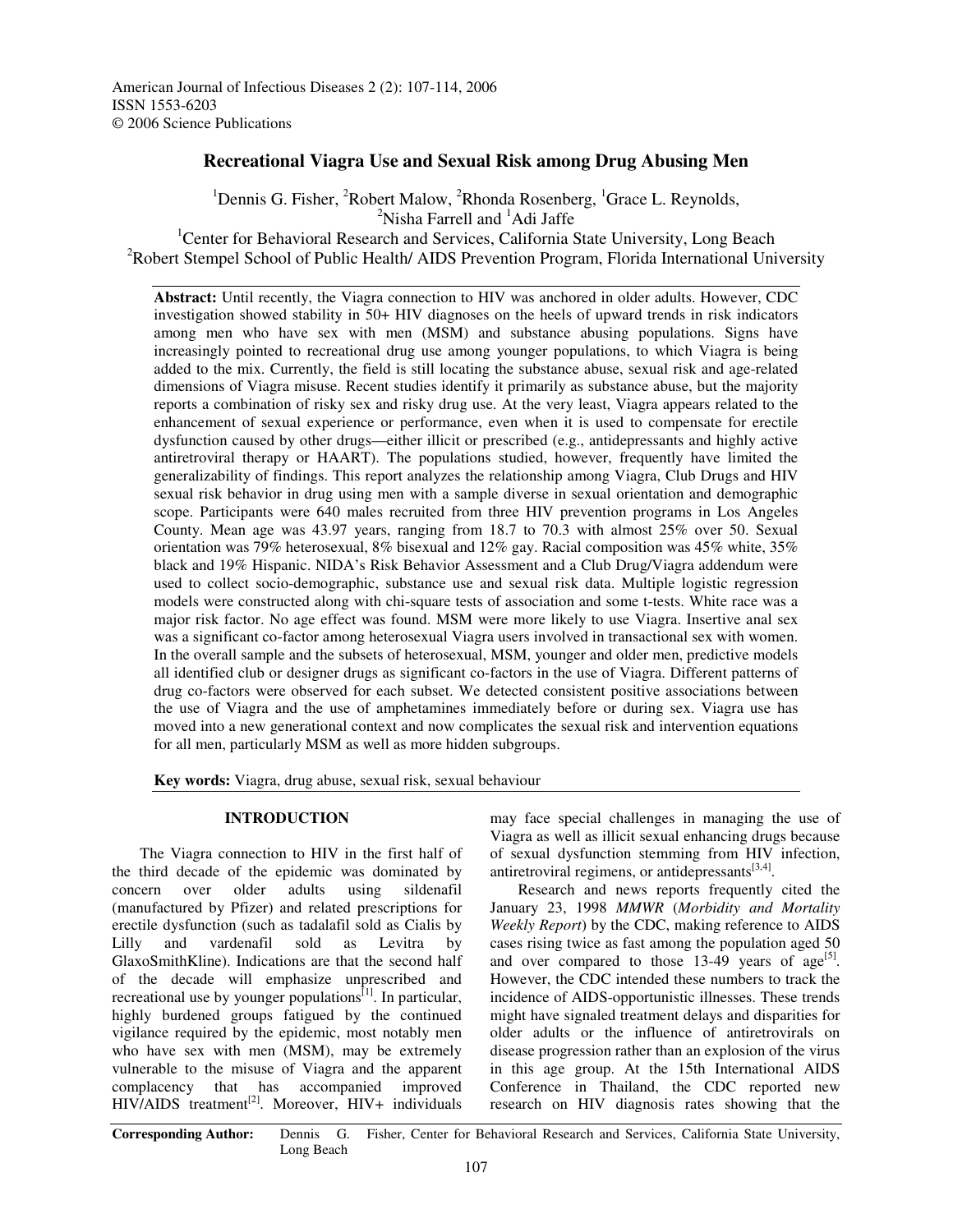epidemic was stable among older adults and significantly overshadowed by rates among both males and females born after  $1950^{[6]}$ . The highest rates among younger cohorts were associated with male-to-male transmission and heterosexual transmission for women.

Although older adults warrant special attention, it is increasingly clear that the real resurgence of the epidemic is occurring among MSM as well as high-risk subgroups involved in the recreational/club drug/internet-chat room sexual scenes and in transactional and survival  $sex^{[7-13]}$ . In 2003, the CDC analyzed increases in HIV diagnoses from 1999-  $2002^{[14]}$ . While the rate for females remained stable, that for MSM increased 17 percent. In addition, significant increases in syphilis cases occurred among men, 2000-2003, but declined among women<sup>[14]</sup>. Local surveillance published in the *MMWR* during the same time period, pointed to a doubling of reported cases for MSM in New York City and in Southern California<sup>[15,16]</sup>. These statistics suggested that sexual risk behavior may be increasing or changing in its dynamics among men, acutely in MSM, such that established prevention strategies were no longer working.

Viagra is the most-well known conveyor of change in male sexual experience since the Food and Drug Administration (FDA) approved it in 1998. Apart from older cohorts, most research has congregated around spikes in MSM HIV/STD rates and the role of Viagra in the interplay between risky sexual behavior and substance abuse. For example, in a study of MSM attendees of a sex resort in Georgia, Crosby and DiClemente<sup>[17]</sup> reported that Viagra was more implicated in substance abuse rather than sexual risk behavior. But in a community-based convenience sample of MSM in San Francisco, Chu et al.,<sup>[18]</sup> found a strong relationship between Viagra use and risky sexual behavior as well as a significant association with combined and illicit drug use. This dual result is the more common finding among studies to date. But an important limitation, as most researchers note, is the narrowness of the sample or venue investigated.

An added delineation that may prefigure approaches to the Viagra-HIV risk equation is that use may be part of substance use patterns that are more episodic and variable than would be typical in substance use behavior, at least among  $\text{MSM}^{[19]}$ . Stall and Purcell<sup>[20]</sup> presaged this dynamic in their seminal review article as the third decade of the epidemic began. Specifically, they honed in on two salient distinctions of HIV risk-related behavior among MSM, which may be shared, though not as perceptibly, with heterosexual men: polydrug use and the attribution of sexual meaning to particular drugs. They called the risk situation facing MSM "intertwining epidemics" and summoned researchers to accumulate evidence that would disentangle high-risk sexual patterns and substance use.

The state of research on how Viagra is configured in risky sex and substance use is summed up in a keystone review by Swearingen and Klausner<sup>[1]</sup>. The prevalence of Viagra use can be high, with a majority of studies with MSM samples reporting rates greater than 10% and ranging to 32% (and 42% among HIV+ MSM). All of the studies that looked for combined or associated use with illicit drugs, found it. All of the studies that asked about the source of the Viagra used, found that it was unprescribed in a majority of cases. This kind of pattern is currently being described as recreational. Further, all of the studies from 1999 to July 2004 that measured behavioral outcomes, found increased odds for high-risk sexual practices, ranging 2.0 to 5.7 times for Viagra users versus nonusers in the case of "barebacking" or unprotected anal sex with a partner who was serodiscordant (i.e., having opposite or mixed serostatus as when one partner is HIV+ and the other partner is HIV-) or of unknown HIV status.

Polydrug use and HIV risk, particularly the mixing of Viagra with club or designer drugs, sometimes called "trail mix" when it contains ecstasy<sup>[21]</sup>, is increasingly prompting concern among HIV/AIDS researchers. These substances are popularly known as "party drugs," and their effect on the user (even when used in private) is best summed up by the original terms describing the venue or event of use: raves or trance scenes. They include methamphetamine, LSD, GHB or gammahydroxbutyrate, MDMA or ecstasy, Rohypnol, ketamine (a dissociative anesthetic) and others and their use has moved out of the party scene (social/public venues where sexual and drug activities are anticipated) into cruising (typically a reference to where gay men go to connect with other gay men for sex) and private venues (private clubs or homes). Descriptions of these drugs are available at the NIDA website www.clubdrugs.org and in their *Community Drug Alert Bulletin* on Club Drugs [http://www.drugabuse.gov/ClubAlert/Clubdrugalert.ht ml], introduced by Nora Volkow, NIDA's director. Viagra may be used to counteract the tendency of these drugs to produce impotency and to extend the period and range of sexual activity $^{[22]}$ .

As noted by Swearingen and Klausner<sup>[23]</sup>, the current research picture of Viagra use is limited by studies that are possibly idiosyncratic in terms of population and subculture, homogeneous in the sexual orientation of their participants and reliant on convenience samples. The intent of our study was to assess Viagra use with a sample that was diverse in age, race, education and sexual orientation, in association with sexual risk practices and illicit drug co-factors, particularly designer drug use. Data were collected through structured interviews using the NIDAdeveloped Risk Behavior Assessment (RBA) and Designer Drug Trailer (DDT) with participants enrolled in HIV/AIDS-related and drug abuse prevention interventions being conducted in Long Beach and the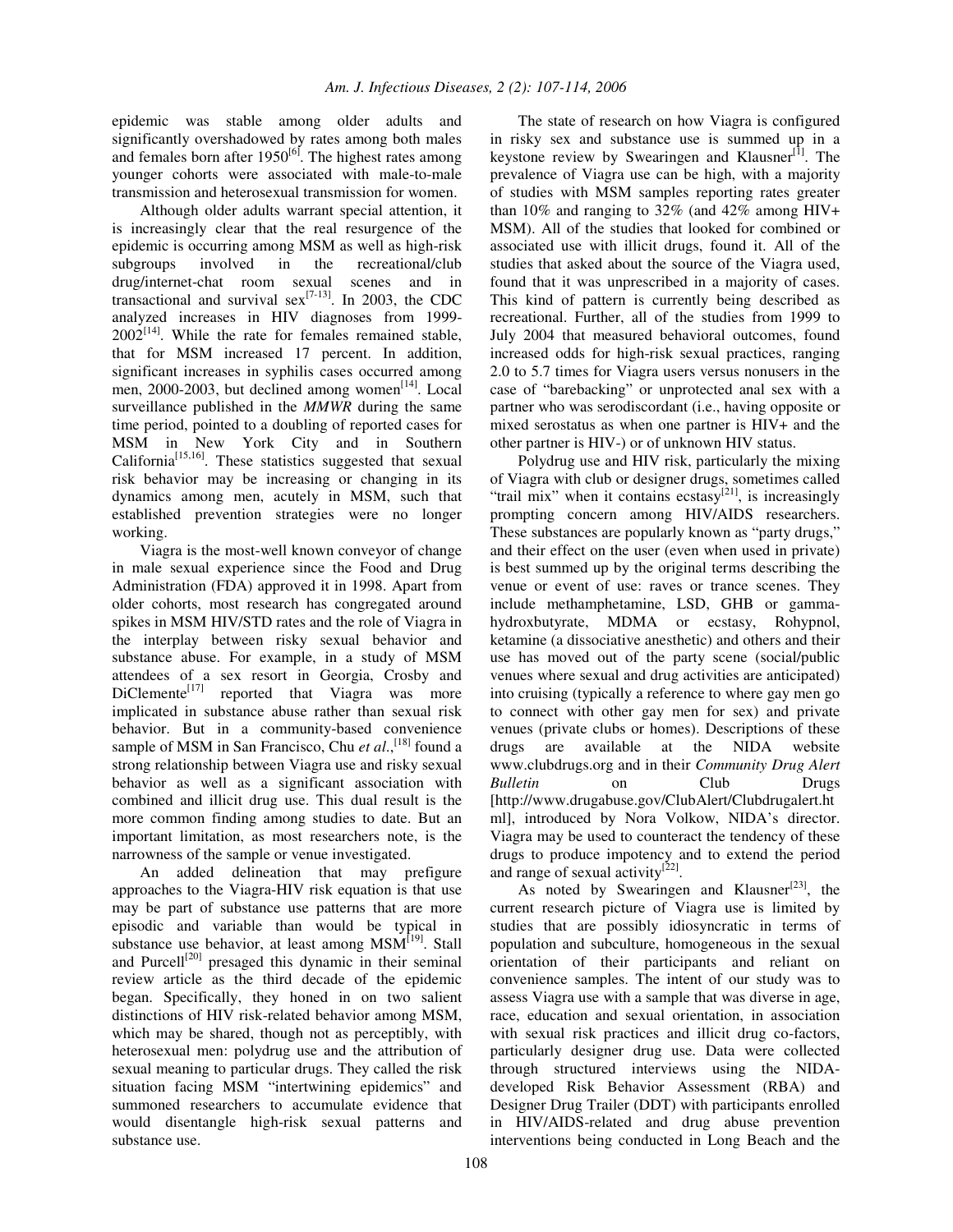wider Los Angeles County area of Southern California. We develop models that both predict and discriminate Viagra use within the sample, with attention to the generational or age-related factor and the comparative risks of MSM and heterosexual men. This is a first report of the analyses to date.

## **MATERIALS AND METHODS**

**Participants:** Participants were 640 drug using men from three HIV/AIDS-related intervention programs operated by the Center for Behavioral Research and Services (CBRS) at the California State University, Long Beach.

The Intervention for HIV Negative and HIV Positive Drug Users (IHNHP) used a three-session intervention with current, out-of-treatment drug users, focused on risk reduction goals and social support for HIV risk reduction. This program was funded by the City of Long Beach. Eligibility for the IHNHP program resulted in enrollees who were current drug users (i.e. within the past 30 days) at the time of enrollment and at least 18 years of age.

The *Hepatitis Demonstration Project* (HDP) was a study of the prevalence of hepatitis A, B, C and HIV in current and former injection drug users $^{[23,24]}$ . Eligibility required visible signs of injection (track marks)<sup>[25]</sup> at the time of study enrollment and being at least 18 years of age.

The *Ready for Action* (RFA) program was an HIV risk reduction intervention for men who have sex with men (MSM) and men who have sex with men and women (MSMW). Although not advertised as a drug abuse program, the majority of enrollees reported using alcohol, marijuana, cocaine and amphetamines. The RFA employed both targeted outreach and individual and group-level intervention approaches. Eligibility included self-identification as gay or bisexual MSM/MSMW and being at least 18 years of age. The HDP and the RFA were both funded through Los Angeles County's Office of AIDS Programs and Policy.

CBRS operates a field station central to several neighborhoods with a high prevalence of drug use. Interviews with participants from all three programs primarily took place at this field station. Data from male participants from the three programs were pooled because each program used both the Risk Behavior Assessment (RBA) and the Designer Drug Trailer (DDT) in their study protocols.

**Procedures:** Informed consent was obtained at the beginning of each session, following protocols approved by the California State University Long Beach Institutional Review Board (IRB). Signed informed consent forms were obtained from each client prior to starting the interview and locator information was updated. Each participant completed several structured interviewer-administered questionnaires and a number of self-administered questionnaires. After questionnaire administration, session content varied depending on the program (IHNHP, HDP, RFA). Sessions lasted for approximately an hour and a half, at the conclusion of which participants were given their incentive and reminded of their follow-up date. All participants were offered the opportunity to be tested for HIV. They were also given appropriate referrals to other services as needed. Data from all three of the programs are protected under Certificates of Confidentiality issued by the federal government.

### **Instruments**

**The risk behavior assessment (RBA):** The RBA was developed by the Community Research Branch of the National Institute on Drug Abuse (NIDA) in collaboration with grantees of the AIDS Community-Based Outreach/Intervention Research Cooperative Agreement Program. Aimed at assessing risk for HIV infection, the RBA is a structured 20-45 minute interview covering demographics, level and sources of income, drug use, incarceration, sexual risk behaviors and history of HIV testing. The reliability of most of the questions and the 48-hour validity of the drug use variables have been published and found to meet the .70 criterion suggested by Dowling-Guyer *et al*. [26] , Fisher *et*  $al$ , <sup>[27]</sup>, Fisher *et*  $al$ <sup>[23,24]</sup>, Johnson<sup>[28]</sup> and Needle *et al.* [29] . Drug use data collected using the RBA include lifetime use or nonuse, age of first use, as well as frequency of use in the last 30 days (i.e. both in days and times used) for alcohol, marijuana, crack, cocaine, heroin, heroin and cocaine mixed together (i.e. speedball), nonprescription methadone, other opiates and amphetamines. Sexual risk behavior data include frequency and type of sexual practice in the last 30 days, use of condom or barrier protection, use and type of drugs proximate to sex and descriptors of transactional sex involving drugs or money. All counselors administering the RBA at CBRS undergo training that includes three observations and three supervised administrations. The RBA is also available in Spanish. Bilingual interviewers were used for Spanish-speaking participants in all three programs.

**The designer drug trailer (DDT):** An addendum to the RBA, the DDT follows a similar format of asking participants about their lifetime use/nonuse as well as age of first use and frequency of use in the last 30 days of designer drugs<sup>[30]</sup>. The drugs assessed by the DDT are MDMA, ketamine, GHB/GHL, 2C-T-7, 2C-B, Foxy, 4-MTA, Rohypnol and Viagra. Assessment includes use proximate to sex and as currency in transactional sex. The DDT is also available in Spanish.

#### **RESULTS**

All of the data used for this analysis were from male participants because female participants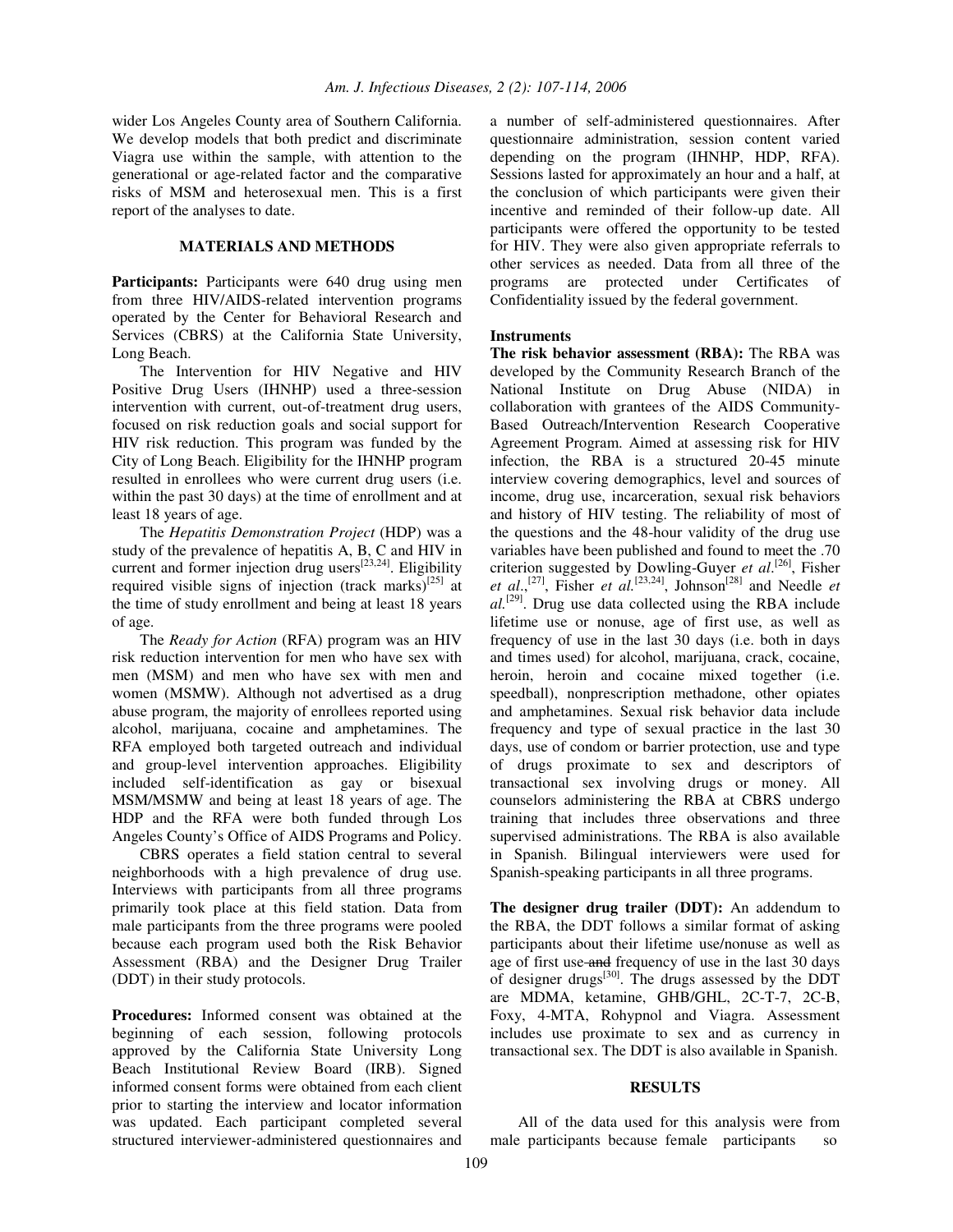| Variable                     | В       | SE B  | <b>OR</b> | 95%CI       |
|------------------------------|---------|-------|-----------|-------------|
| Ever use Rohypnol            | 1.90    | 0.70  | 6.66      | 1.70, 26.09 |
| White vs. nonwhite           | 1.26    | 0.34  | 3.54      | 1.83, 6.85  |
| Ever use ketamine            | 1.24    | 0.45  | 3.44      | 1.43, 8.27  |
| Ever use ecstasy             | 0.90    | 0.37  | 2.46      | 1.20, 5.07  |
| Ever given drugs to have sex | 0.83    | 0.32  | 2.29      | 1.21, 4.32  |
| Ever told had HIV            | 0.78    | 0.39  | 2.17      | 1.006, 4.69 |
| Ever had STD                 | 0.71    | 0.30  | 2.03      | 1.13, 3.65  |
| Number of sex partners in 30 | 0.12    | 0.53  | 1.13      | 1.02, 1.25  |
| Days used speed in last 30   | 0.058   | 0.020 | 1.06      | 1.02, 1.10  |
| Days used crack in last 30   | 0.052   | 0.020 | 1.05      | 1.01, 1.10  |
| Consider yourself homeless   | $-0.90$ | 0.37  | 0.41      | 0.22, 0.76  |

Table 1: Overall analysis predicting use of viagra  $(N = 558)$ 

Note. Hosmer-Lemeshow goodness of fit  $\chi^2(8) = 4.16$ , p = .843.

Table 2: Logistic regression analysis predicting use of viagra older men only  $(n = 362)$ 

| Variable                   |      | SE B | OR   | 95%CI       |
|----------------------------|------|------|------|-------------|
| Ever use ecstasy           | 1.81 | 0.43 | 6.09 | 2.64, 14.05 |
| White vs. nonwhite         | 0.89 | 0.39 | 2.43 | 1.13.5.20   |
| Income in last 30 days     | 0.33 | 0.15 | 1.40 | 1.05.1.86   |
| Days used crack in last 30 | 0.06 | 0.02 | 1.07 | 1.02.1.11   |

Note. Deviance  $\chi^2(74) = 61.81$ , p = .8432.

Table 3: Logistic regression analysis predicting use of viagra younger men only  $(n = 242)$ 

| Variable                     |      | <b>SEB</b> | OR    | 95%CI        |  |
|------------------------------|------|------------|-------|--------------|--|
| Ever use Rohypnol            | 3.53 | 1.01       | 34.09 | 4.71, 246.99 |  |
| Ever use ketamine            | 2.34 | 0.55       | 10.01 | 3.39, 29.61  |  |
| Ever told had HIV            | l.44 | 0.54       | 4.21  | 1.46, 12.15  |  |
| Ever given drugs to have sex | l.26 | 0.53       | 3.52  | 1.23, 9.90   |  |
| White vs. nonwhite           | 1.13 | 0.52       | 3.11  | 1.12, 8.63   |  |
| Number sex partners in 30 d  | 0.17 | 0.068      | 1.20  | 1.05, 1.37   |  |
| Days used amphet. in last 30 | 0.10 | 0.29       | 1.11  | 1.05, 1.17   |  |

Note. Hosmer-Lemeshow  $\chi^2(8) = 10.8924$ , p = .2079.

infrequently reported Viagra use. The data on the 640 male participants were collected from March 21, 2001 to December 21, 2004. Mean age was 43.97 years (*SD*  $= 9.49y$ , range 18.7 to 70.3 years. Nearly a quarter were over age 50. The racial composition of the sample was 44.8%White, 34.5 % Black, 18.6% Hispanic, 1.3% Asian/Pacific Islander, 1.3% Native American and 2% other. Educationally, 33.3% of the sample had less than a high school education, 32.75% had a GED (high school equivalent) or high school graduation and 34.17% had at least some education beyond high school. Only 6.4% of the sample were married and 51.73% considered themselves to be homeless.

Table 1 is the multiple logistic regression model predicting use of Viagra for the overall sample. The numbers used in each of the tables is indicated because PROC LOGISTIC in SAS utilizes casewise deletion, in which any observation that has a missing value on any variable in the model is completely deleted from the analysis. Each logistic regression table is arranged by order of decreasing odds ratios. There is a note at the bottom of each table indicating the statistic used for assessing goodness of fit. In Table 1 we used the Hosmer-Lemeshow goodness of fit test because the model resulted in 8 degrees of freedom for the test. Hosmer does not recommend using the test for less than 8 degrees of freedom (D. Hosmer, personal communication, March 1, 2005). Our obtained value shows good fit of our model  $(\chi^2(8)=4.16, p=.843)$ .

The overall analysis yields a predictive model of ten risk factors and one protective factor in the use of Viagra. The major risk factors are use of Rohypnol, ketamine, ecstasy, amphetamine and crack. White race is also a major risk factor. The single protective factor is self-perception of homelessness. This is indicated by a negative coefficient and an odds ratio less than 1. Even though the days used crack in the last 30 days and the days used speed (amphetamine) in the last 30 days appear to be small risk factors, the coefficient and the related odds ratio refer to the risk for each day, thus making these conservative estimates. If we had made the variable each five days or each 10 days, then the coefficient and the odds ratio would have been larger. Sex-related variables such as ever having been told that one is HIV positive, ever had a sexually transmitted disease and number of different sex partners in the previous 30 days also emerged as predictive variables in this model. Ever given drugs to have sex was the only transactional sex variable that was predictive (others included in the RBA are ever given sex to get drugs as well as sex/drug transactions involving money). There was a significant association between using Viagra and using amphetamines immediately before or during sex  $\chi^2(1, N = 328) = 12.2, p = .0005$ .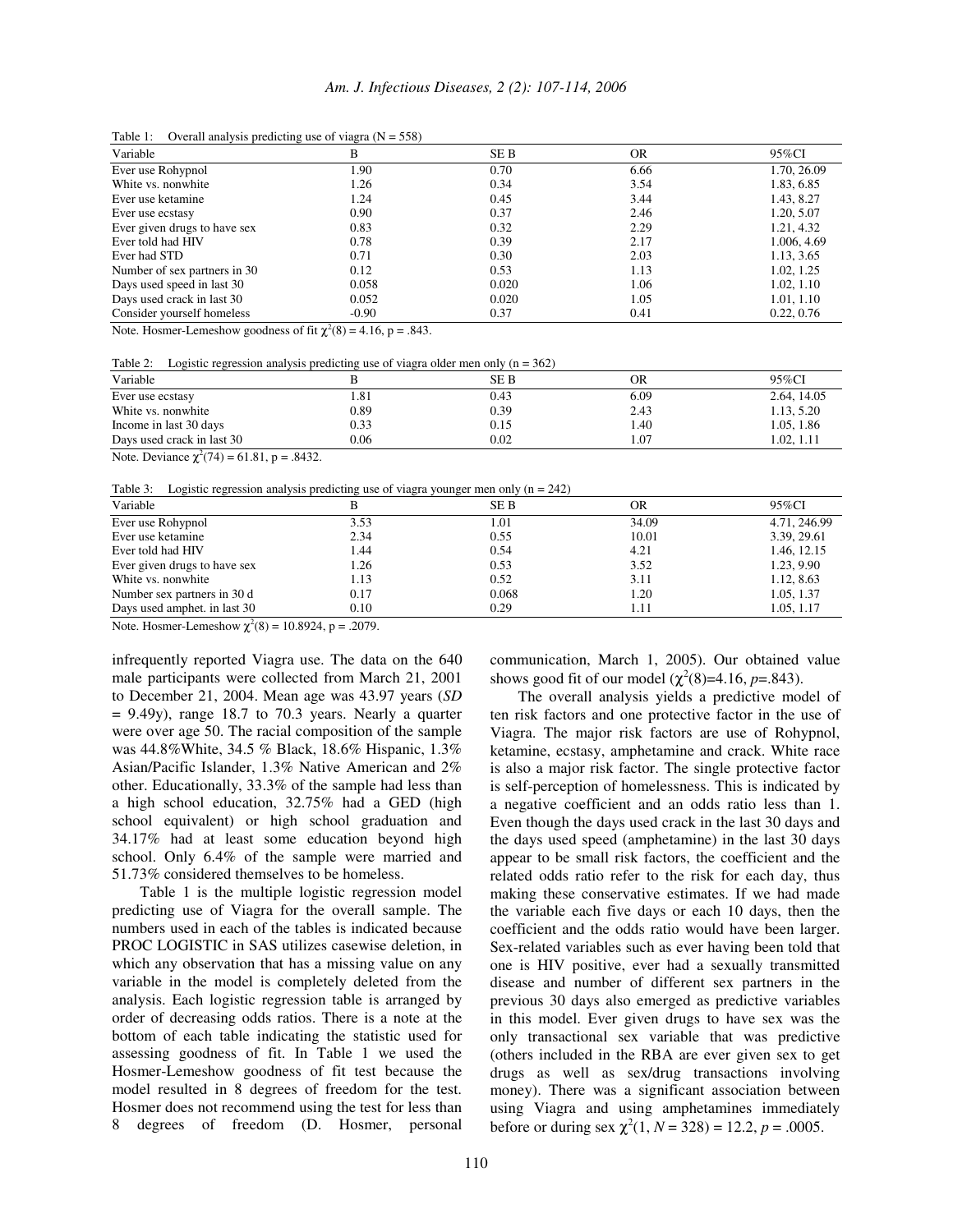*Am. J. Infectious Diseases, 2 (2): 107-114, 2006*

|  |  |  | Table 4: Logistic regression analysis predicting use of viagra heterosexual men only ( $n = 507$ ) |  |
|--|--|--|----------------------------------------------------------------------------------------------------|--|
|  |  |  |                                                                                                    |  |

| Variable                                                                                                                                                                                                                                                                                                                           |       | <b>SEB</b> | OR    | 95%CI        |
|------------------------------------------------------------------------------------------------------------------------------------------------------------------------------------------------------------------------------------------------------------------------------------------------------------------------------------|-------|------------|-------|--------------|
| Ever use Rohypnol                                                                                                                                                                                                                                                                                                                  | 3.24  | 0.95       | 25.59 | 3.99, 163.92 |
| Lifetime drug treatment                                                                                                                                                                                                                                                                                                            | 2.49  | 1.04       | 12.08 | 1.57, 93.26  |
| Insertive anal sex with women                                                                                                                                                                                                                                                                                                      | 1.27  | 0.49       | 3.58  | 1.37, 9.31   |
| White vs. nonwhite                                                                                                                                                                                                                                                                                                                 | 1.18  | 0.43       | 3.25  | 1.40, 7.52   |
| Davs used crack in last 30                                                                                                                                                                                                                                                                                                         | 0.082 | 0.023      | l.08  | 1.04.1.13    |
| $\mathbf{M}$ $\mathbf{D}$ $\mathbf{N}$ $\mathbf{N}$ $\mathbf{N}$ $\mathbf{N}$ $\mathbf{N}$ $\mathbf{N}$ $\mathbf{N}$ $\mathbf{N}$ $\mathbf{N}$ $\mathbf{N}$ $\mathbf{N}$ $\mathbf{N}$ $\mathbf{N}$ $\mathbf{N}$ $\mathbf{N}$ $\mathbf{N}$ $\mathbf{N}$ $\mathbf{N}$ $\mathbf{N}$ $\mathbf{N}$ $\mathbf{N}$ $\mathbf{N}$ $\mathbf{$ |       |            |       |              |

Note. Deviance  $\chi^2(66) = 44.17$ , p = .9933.

| Table 5: |  | Logistic Regression Analysis Predicting Use of Viagra Gay Men Only $(N = 129)$ |
|----------|--|--------------------------------------------------------------------------------|
|          |  |                                                                                |

| .                            |       |       |      |             |
|------------------------------|-------|-------|------|-------------|
| Variable                     |       | SE B  | OR   | 95%CI       |
| Ever use ecstasy             | .44   | 0.50  | 4.23 | 1.60, 11.22 |
| Ever use ketamine            | 1.33  | 0.61  | 3.80 | 1.15, 12.55 |
| Days used amphet, in last 30 | 0.068 | 0.029 | 1.07 | 1.01, 1.13  |
|                              |       |       |      |             |

Note. Deviance  $\chi^2(26) = 31.5783$ , p = .2074.

This association was significant in the overall sample and in each of the different subsets of Viagra users except for heterosexual men.

Table 2 and 3 denote separate predictive models for older and younger Viagra users, respectively. Older is defined as being greater than or equal to 43 years of age which was a median split for this sample. Older men who used Viagra were more likely to be White. Viagra use by older men was strongly associated with using ecstasy. Income and crack use were also important predictors. The deviance chi-square indicates good model fit. There was a significant bivariate association between the use of Viagra and the use of amphetamines immediately before or during sex  $\chi^2(1, N)$  $= 182$ ) = 5.6, *p* = .0185.

For younger men, it was Rohypnol and ketamine that were predictive, as indicated by Table 3. Rohypnol has been known as the "date rape drug." The odds ratio for Rohypnol use is large but the confidence interval is also large because the number of men reporting use was small. Its predictive value here may be related to the practice of giving drugs to have sex to increase the number of sex partners. Younger men's use of Viagra was strongly associated with ever having been told that they were HIV positive. Again, there was a significant bivariate association between the use of Viagra and the use of amphetamines immediately before or during sex  $\chi^2(1, N = 146) = 8.6, p = .0034$ . Like the older men, the younger men who used Viagra were more likely to be White.

Table 4 and 5 show the multiple logistic regression models for participants self-identifying as heterosexual and gay, respectively. The data from the men who selfreported that they were bisexual was collapsed into the gay group for analytical purposes because there were too few male bisexual participants to analyze their data separately. These categories were the answer to the question "Do you consider yourself to be…" from the RBA. On a bivariate level, gay men were significantly more likely to use Viagra than heterosexual men  $\chi^2(1)$ ,  $N = 640$  = 75.2,  $p = .0001$ . In addition, there was a significant bivariate association between the use of Viagra and the use of amphetamines immediately before or during sex  $\chi^2(1, N = 77) = 9.2, p = .0025$ . Table 4 for the heterosexual men shows Rohypnol to be a major risk factor, but the confidence interval is very large because use was infrequent. Heterosexual men also seem to be more likely to be drug abusers as they also had a history of drug treatment and recent use of crack.

Insertive anal sex was a major risk factor for heterosexual men's use of Viagra, which had definite associations with transactional sex activity. Among the heterosexual men, those engaging in insertive anal sex were more likely to have ever given sex to get money  $\chi^2(1, N = 536) = 10.4, p = .0013$ ; given sex to get drugs  $\chi^2(1, N = 536) = 25.0, p = .0001$ ; and given drugs to have sex  $\chi^2(1, N = 536) = 12.9$ ,  $p = .0003$ . There were 42 men reporting that they had engaged in insertive anal sex with a woman in the last 30 days.

This behavior has been reported for drug using men by others<sup>[31]</sup>. Of the 42 men, 7 used condoms  $(17\%)$ . There were 165 total acts reported, of which 36 were performed using a condom (22%).

Table 6 shows the *t*-tests for continuous variables in the multivariate models. The number of days used crack in the last the o 30 days and the number of days used amphetamine in the last 30 days are both significantly different between those who used Viagra and those who did not use Viagra in verall sample, but on further examination it is apparent that the days used crack is an important discriminator between the users and the nonusers of Viagra for the heterosexual and older men only. The days used amphetamine is an important discriminator for the gay men—older and younger—but not the heterosexual men. The number of different sex partners in the 30 days before interview is significantly different between those who used Viagra and those who did not use Viagra for both older and younger men; however, younger men typically reported many more sex partners than older men.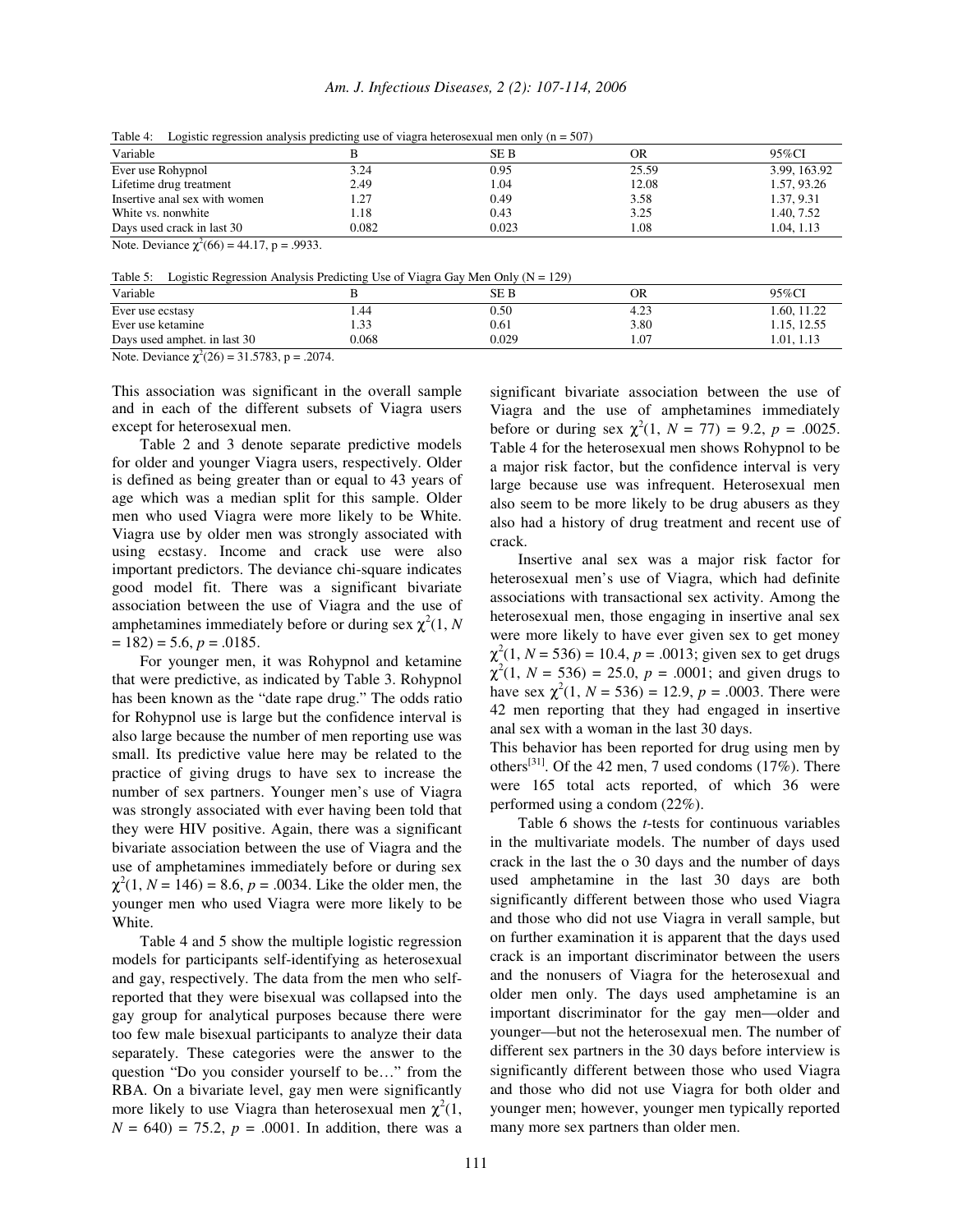| OVERALL                    |        |          | mean anterences of men who ased and men who have not ased viague<br>Used Viagra |           |           |      | Not Used Viagra |           |             |              |           |     |
|----------------------------|--------|----------|---------------------------------------------------------------------------------|-----------|-----------|------|-----------------|-----------|-------------|--------------|-----------|-----|
| Variable                   |        |          | Mean                                                                            |           | <b>SD</b> | Mean |                 |           | <b>SD</b>   | $\mathbf{t}$ | df        |     |
| Days used crack in last 30 |        |          | 4.80                                                                            |           | 8.47      | 2.91 |                 |           | 6.63        | $2.34*$      |           | 636 |
| Days used speed in last 30 |        |          | 4.71                                                                            |           | 9.12      | 1.64 |                 |           | 4.97        | $4.62**$     |           | 634 |
| By age group               |        |          |                                                                                 |           |           |      |                 |           |             |              |           |     |
|                            |        |          | Older                                                                           |           |           |      |                 |           | Younger     |              |           |     |
|                            | Used   |          | Not Used                                                                        |           |           |      | Used            |           | Used<br>Not |              |           |     |
|                            | Viagra |          | Viagra                                                                          |           |           |      | Viagra          |           | Viagra      |              |           |     |
|                            | Mean   | SD       | Mean                                                                            | <b>SD</b> |           | df   | Mean            | SD.       | Mean        | SD.          | t         | df  |
| <b>Sex</b><br>Number<br>of | 1.74   | 1.97     | 0.82                                                                            | 1.50      | $3.61**$  | 363  | 3.54            | 8.36      | 1.15        | 2.01         | $3.8**$   | 272 |
| Partners in 30 days        |        |          |                                                                                 |           |           |      |                 |           |             |              |           |     |
| Days Used Crack in         | 5.63   | 8.66     | 3.29                                                                            | 7.13      | 1.97*     | 363  | 3.93            | 8.28      | 2.39        | 5.84         | 1.45      | 271 |
| last 30                    |        |          |                                                                                 |           |           |      |                 |           |             |              |           |     |
| Days Used Speed in         | 2.93   | 7.18     | 1.12                                                                            | 4.21      | $2.42*$   | 364  | 6.61            | 10.59     | 2.37        | 5.81         | 3.71      | 268 |
| last 30                    |        |          |                                                                                 |           |           |      |                 |           |             |              |           |     |
| By sexual orientation      |        |          |                                                                                 |           |           |      |                 |           |             |              |           |     |
|                            |        | Straight |                                                                                 |           |           |      |                 | Gay       |             |              |           |     |
|                            | Used   |          | Used<br>Not                                                                     |           |           |      | Used            |           | Used<br>Not |              |           |     |
|                            | Viagra |          | Viagra                                                                          |           |           |      | Viagra          |           | Viagra      |              |           |     |
| Variable                   | Mean   | SD.      | Mean                                                                            | <b>SD</b> | t         | df   | Mean            | <b>SD</b> | Mean        | <b>SD</b>    |           | df  |
| Days Used Crack in         | 6.16   | 9.51     | 2.86                                                                            | 6.54      | $2.85***$ | 507  | 3.72            | 7.48      | 3.20        | 7.14         | 0.40      | 127 |
| last 30                    |        |          |                                                                                 |           |           |      |                 |           |             |              |           |     |
| Days Used Speed in         | 2.21   | 5.05     | 1.58                                                                            | 4.97      | 0.75      | 505  | 6.72            | 11.05     | 1.98        | 4.96         | $3.35***$ | 127 |
| Last 30                    |        |          |                                                                                 |           |           |      |                 |           |             |              |           |     |

Table 6: Mean differences by men who used and men who have not used viagra

 $p < .05.$   $\degree p < .01$ 

#### **DISCUSSION**

This study's major findings indicate that Viagra is being used most frequently by White men of all ages who may also use Rohypnol, ecstasy, ketamine, amphetamine and crack and who are not homeless. Thus, no age effect is apparent, though different drugs are predictive of Viagra use in older men compared to younger men in this sample. Ecstasy is most associated with use in older men, whereas younger Viagra users more often use Rohypnol followed by ketamine. Secondary findings are that Viagra use is associated with having been told that one is HIV positive, the number of sex partners, higher income for older men and trading drugs for sex in younger men. The only drug taking variable proximate to sex that was significantly associated with Viagra use was amphetamine use either before or during sex. However, consistent positive associations with Viagra use were found for this variable in all the examined subsets of the sample except for heterosexual men.

Also, based on our sample, there are different drugs associated with Viagra use depending on whether men self-identify as heterosexual or MSM. We found that the MSM Viagra user is most likely to use ecstasy, ketamine and amphetamine and the heterosexual Viagra user is most likely to use Rohypnol and crack. Heterosexual men who use Viagra are also more likely to report a history of drug treatment. Because this factor did not emerge for MSM in the sample, our analyses would seem consistent with the Stall and Purcell<sup>[20]</sup> thesis regarding more variable and less classically dependent polydrug use by MSM.

Although MSM were more likely to use Viagra on a bivariate analytical level, the only instance of sexual risk practice emerging as a factor occurred in the predictive model for heterosexual users. They were more than three times as likely to engage in insertive anal sex. While this result is preliminary and requires replication, it suggests that it would be valuable for future work to examine whether heterosexual men are using Viagra as a performance enhancer in order to better enable insertive anal sex, most likely for drugs or money. Preliminary findings indicate that in our sample this sexual practice is associated with transactional sex. Three out of four sex trading variables among the heterosexual men were significantly associated with having insertive anal sex with women. The qualitative study by Myers *et al.*<sup>[32]</sup> illustrates the use of substances by MSM in order to "turn a trick.". Less is known about heterosexual men in this context as well as male sex workers in general. Our result is indicative of hidden subgroups of men facing compounded and interwoven sex and drug risks because of the Viagra revolution. This may require more focus on mixed research designs, integrating qualitative and quantitative analyses, in order to more fully identify risk situations and guide intervention development<sup>[33]</sup>.

Our study points to the urgent need to address Viagra use outside the generational issue of age and more firmly within the generational context of the post-HAART and polydrug era of the HIV/AIDS epidemic. Men who use drugs are more likely to use Viagra and key warning signals of recreational Viagra use may be designer or club drugs and amphetamines proximate to sex. The risk situation may be particularly acute among communities, such as MSM, that have been burdened by protracted vigilance and perhaps desensitized to current prevention messages. This study confirms Viagra as an emergent complicating factor in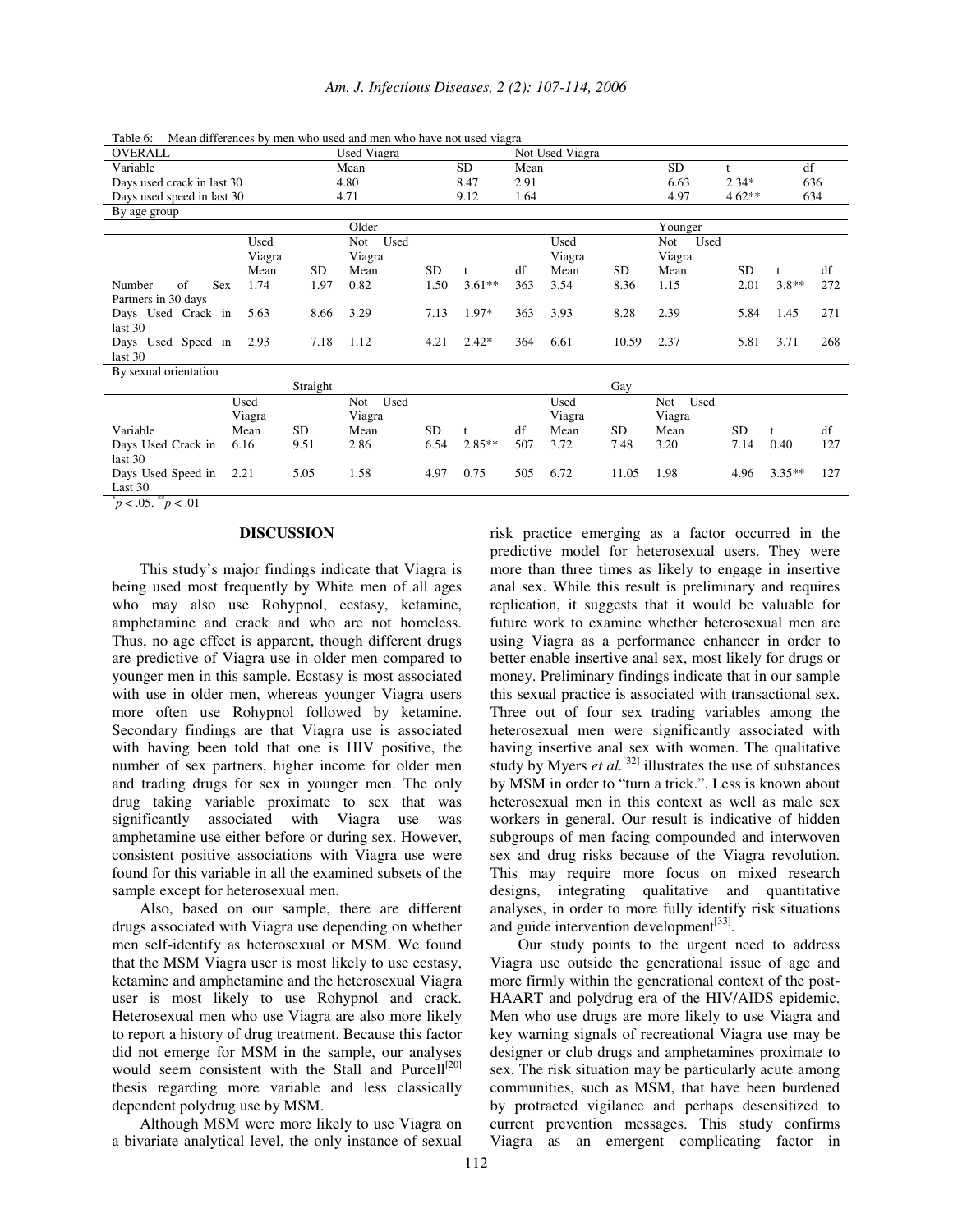HIV/AIDS prevention with MSM and should encourage intervention researchers to move on to the next step of identifying psychological and structural correlates that may prove critical to the design of effective prevention interventions. Accumulating evidence suggests that, at the very least, the emergent risk is in unprescribed use, particularly as part of a sex repertoire of illicit polydrug use and may be a signal for a *cordoning off* type of risk behavior, which researchers have preliminarily described as recreational.

Some limitations of this study are the absence of any biological markers of drug use, the unknown psychometric properties of the designer drug trailer (although the format is based on the RBA which has very good properties<sup>[26]</sup> and the lack of a randomized sampling plan. We also did not obtain official verification of date of birth so that age is based on self report as is sexual preference and homelessness. The homeless variables on the RBA, however, have good test-retest reliability. Further, although the finding on white race is reinforced by other studies that examined Viagra use with a sample in San Diego, Halkitis *et*  $al$ <sup>[34]</sup>, for example, found strong evidence of club drug use with respect to methamphetamine among lowerincome MSM men of color in New York City. This reinforces the point made about the heterogeneity of MSM at the March 2004 NIDA Conference on "New Dynamics of HIV Risk among Drug-Using Men Who Have Sex with Men." This conference emphasized targeted, tailored intervention research because of the multiple combinations of risks now prevalent because of four agents of change in the trajectory of the epidemic: HAART, the internet, increasing transactional sex and Viagra<sup>[35]</sup>.

It is evident from our study and others that this will require more research using mixed methods and much deeper attention to the psychological co-factors and situational specificity of recreational Viagra use, particularly with illicit drugs. The Substance Use Risk Exploration (SURE) study is an example of what can be gained by such an approach<sup>[36]</sup>. We concur with Halkitis *et al.* [33] when they state in their implications that "it is not enough to simply address either the drug use behavior or the sexual risk behavior, rather an in-depth exploration of individual's psychological makeup and associated behaviors is the most effective way of disentangling the destructive implications of methamphetamine use and sexual risk behaviors" (p. 715). It would seem that the same can now be said of Viagra.

#### **REFERENCES**

1. Swearingen, S.G. and J.D. Klausner, 2005. Sildenafil use, sexual risk behavior and risk for sexually transmitted diseases, including HIV infection. The Am. J. Med., 118: 571-577.

- 2. Valdiserri, R.O., 2004. Mapping the roots of HIV/AIDS complacency: Implications for program and policy development. AIDS Education and Prevention, 16: 426-439.
- 3. Hijazi, L., R. Nandwani and P. Kell, 2002. Medical management of sexual difficulties in HIV-positive individuals. Editorial review. Intl. J. STD & AIDS, 13: 587-592.
- 4. Purcell, D.W., R.J. Wolitski, C.C. Hoff, J.T. Parsons, W.J. Woods and P.N. Halkitis, 2005. Predictors of the use of viagra, testosterone and antidepressants among HIV-seropositive gay and bisexual men. AIDS, 19 (suppl. 1): S57-S66.
- 5. Centers for Disease Control and Prevention. AIDS among persons aged  $\geq 50$  years: United States, 1991-1996. Morbidity and Mortality Weekly Report 1998; 47: 21-27. Available at: ftp://ftp.cdc.gov/pub/Publications/mmwr/wk/mm47 02.pdf.
- 6. Daniels, D., A.B. Curtis, R.M. Klevens and L.M. Lee, 2004. Status report on HIV diagnosis rates in older adults in the United States - rates decline or remain stable. Medscape Gen. Med., 6(3). July 11, 2004: WePeD6513 [eJIAS. 2004 July 11; 1(1)]. Available at: at: http://www.iasociety.org/ejias/show.asp?abstract\_i d=2174866.
- 7. Benotsch, E.G., S. Kalichman and M. Cage, 2002. Men who have met sex partners via the Internet: Prevalence, predictors and implications for HIV prevention. Arch. Sex. Behavior, 31: 177-83.
- 8. Coates, T.J. and G. Szekeres, 2004. A plan for the next generation of HIV prevention research: Seven key policy investigative challenges. American Psychologist, 59: 747-757.
- 9. Dunkle, K.L., R.K. Jewkes, H.C. Brown, G.E. Gray, J.A. McIntryre and I.D. Harlow, 2004. Transactional sex among women in Soweto, South Africa: Prevalence, risk factors and association with HIV infection. Soc. Sci. Med., 59: 1581-1592.
- 10. Halkitis, P.N. and J.T. Parsons, 2003. Intentional unsafe sex (barebacking) among HIV-positive gay men who seek sexual partners on the Internet. AIDS Care, 15: 367-378.
- 11. Halkitis, P.M., J.T. Parsons and L. Wilton, 2003. Barebacking among gay and bisexual men in New York City: Explanations for the emergence of intentional unsafe behavior. Arch. Sex. Behavior, 32: 351-357.
- 12. Kurtz, S.P., 2005. Post-circuit blues: Motivations and consequences of crystal meth use among gay men in Miami. AIDS and Behavior, 9: 63-72.
- 13. Wolitski, R.J., J.T. Parsons and C.A. Gomez, 2004. Prevention with HIV-seropositive men who have sex with men Lessons from the Seropositive Urban Men's Study (SUMS) and the Seropositive Urban Men's Intervention Trial (SUMIT). J. Acqui. Immune. Defic. Syndr., 37 (Suppl. 2): S101-S109.